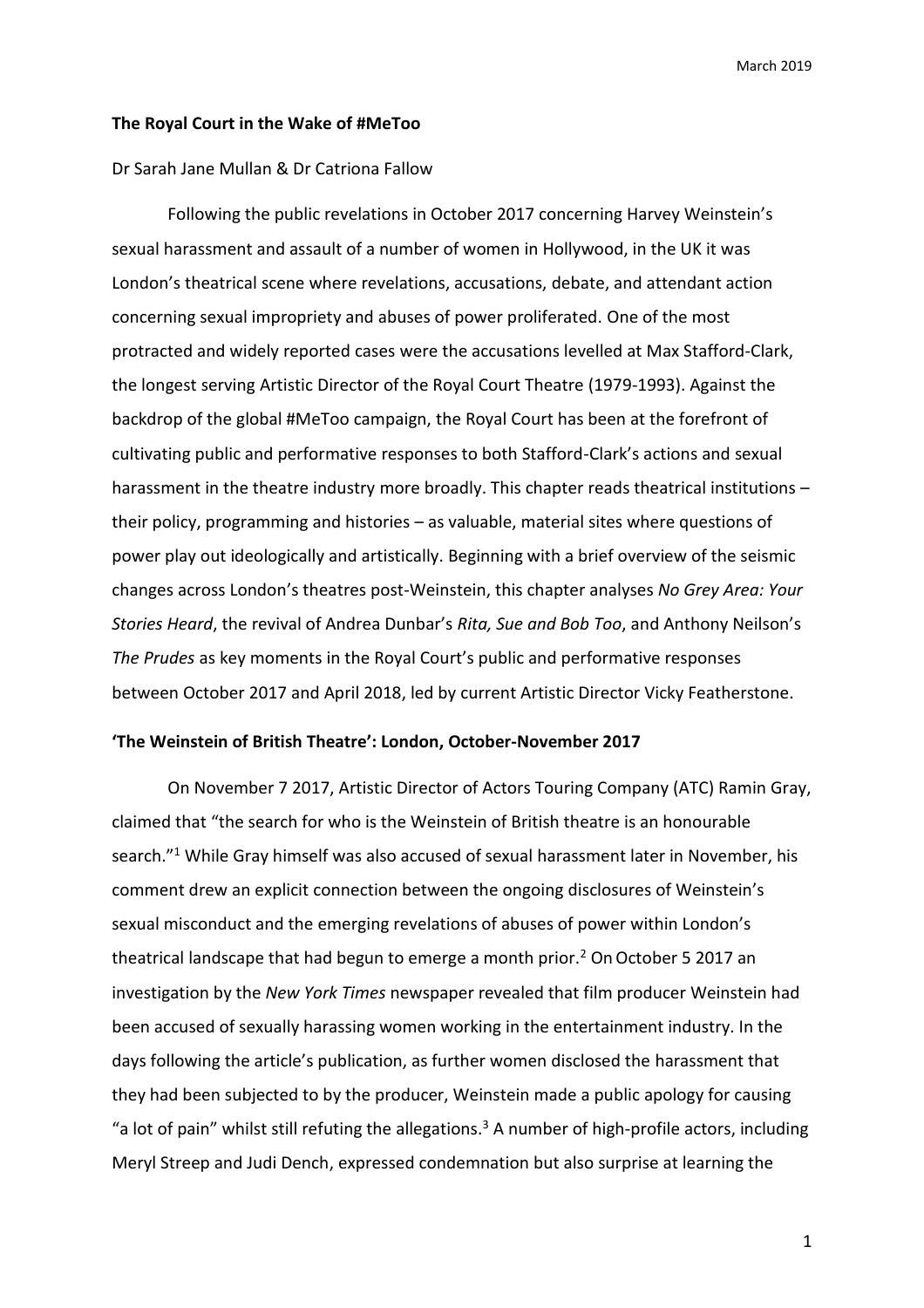news of Weinstein's alleged actions, while others in the industry alluded to Weinstein's behaviour as a well-known "open-secret."<sup>4</sup>

In London, on October 17 the Royal Court publicized a day of action in response to the Weinstein revelations, *No Grey Area*, which would take place on October 28 and include a series of industry focused town hall meetings "where the verbal code of conduct already practiced by the Royal Court can be communicated to the wider community."<sup>5</sup> Shortly after this announcement, on October 20, the *Guardian* newspaper reported that former Royal Court Artistic Director Stafford-Clark had been asked to leave his current company, Out of Joint, following allegations of sexual misconduct by co-workers.<sup>6</sup> Stafford-Clark responded to these claims citing a stroke in 2006 as the reason for "displaying disinhibited and compulsive behaviour and his usual (at times provocative) behaviour being magnified."<sup>7</sup> Given that Out of Joint had previously claimed that Stafford-Clark had chosen to leave the company in order to "focus on his international freelance career," the revelation that he had been ousted transposed the issue of status negating accountability, which the #MeToo movement seeks to address, directly onto London's theatrical scene.<sup>8</sup> Precipitated by the allegations against Stafford-Clark, major theatrical institutions and organizations including the Royal National Theatre, The Old Vic, and the Society of London Theatres produced a cosigned statement pronouncing that there is "no room for sexual harassment in our industry."<sup>9</sup> On October 26, actress Tracey Ann Oberman claimed that Stafford-Clark had sexually harassed her in 1992, the penultimate year of his tenure at the Royal Court, resulting in a timeline that made the connections between the former Artistic Director's inappropriate behaviour and the Court more overt.

Concurrently, another of London's significant theatrical institutions was also responding to claims of sexual misconduct by a former Artistic Director. On October 29, Kevin Spacey, who served as the Artistic Director of The Old Vic Theatre in London from 1995-2013, was accused of sexually assaulting actor Antony Rapp. On October 30, Featherstone appeared on the BBC Radio 4 show *Today* to discuss *No Grey Area,* which had taken place the day prior to the publication of Rapp's accusation. Featherstone described the Weinstein revelations as having "opened the floodgates," and acknowledged her awareness of systemic misconduct in the theatrical sphere stating, "many people in the theatre and in the creative industries have been aware of many stories of many people over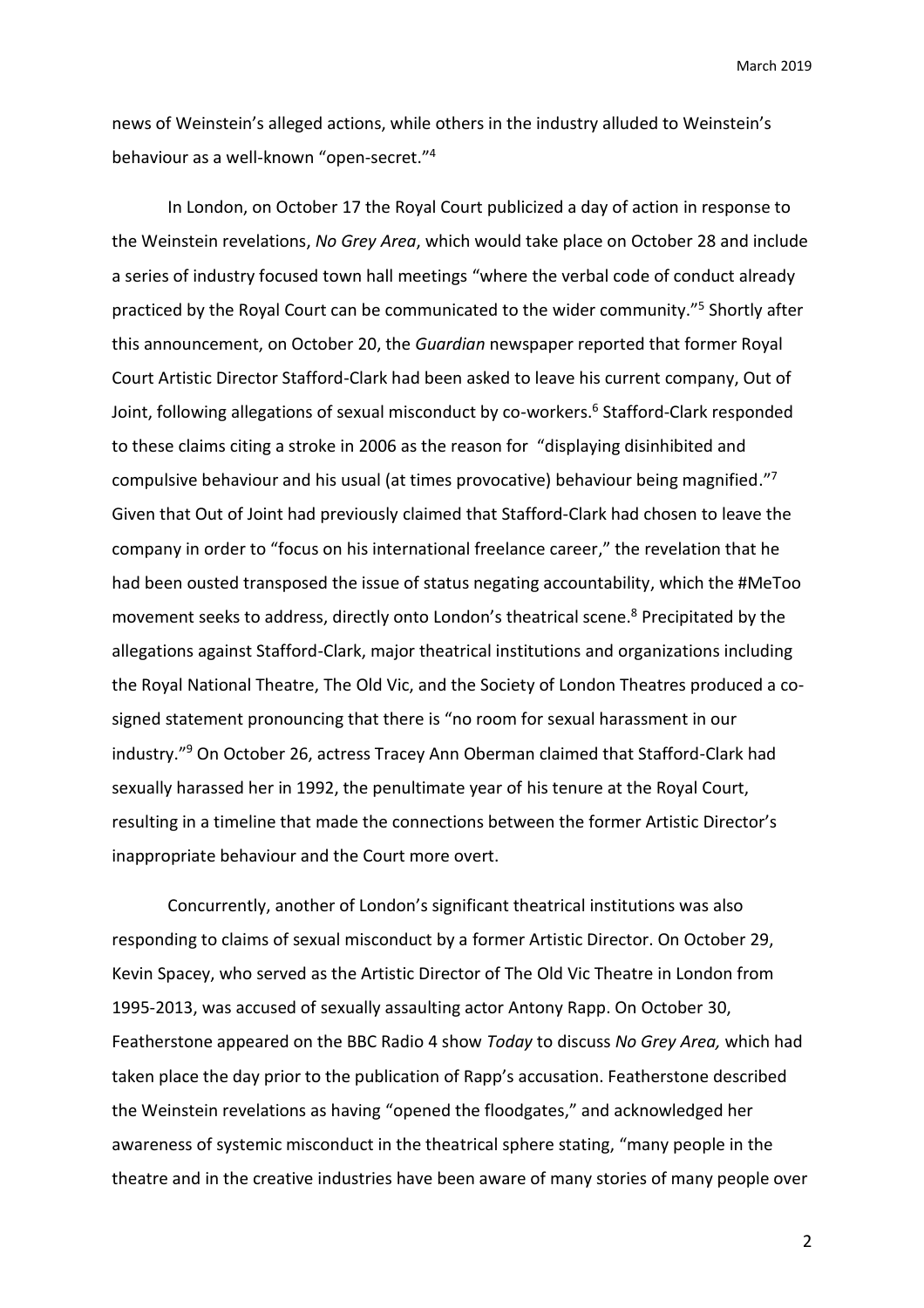a lot of years, and Kevin Spacey would be one."<sup>10</sup> Featherstone has since revealed in interviews reflecting on the Court's response to #MeToo that Spacey's "name had come up a lot at the day of action."<sup>11</sup>

On October 31, The Old Vic expressed their dismay at the allegations made against Spacey, affirming that "inappropriate behaviour by anyone working at The Old Vic is completely unacceptable" and announcing that the theatre had set up a confidential reporting process.<sup>12</sup> Although the theatre's press release directly references Spacey, it does not infer that the claims need necessarily relate to sexual misconduct. Such ambiguity offers a striking counterpoint to the Court's – and Featherstone's in particular – explicit engagement with the issue of sexual harassment. On November 2, the *Guardian* reported claims made by former Old Vic employees that Spacey's sexual misconduct at the theatre was well known. On November 16, The Old Vic released the findings of its investigation which included twenty complaints against Spacey specifically, prompting a commitment from the theatre to finding "a new way forward" with appropriate reporting procedures for staff to raise concerns or complaints. 13

This overview of events, which occurred in a single month, demonstrates how the discursive patterns surrounding the Weinstein revelations are mirrored by a series of theatrical institutions in London; an initial allegation, further allegations, a response from an associated institution or institutions, and subsequent questions about "'open secrets" and how much institutions knew. In contrast to the relative absence of film corporations like the Weinstein Company being held to account in mainstream media narratives, both the processes and practices of these theatrical institutions were at the forefront of public discourse surrounding Stafford-Clark and Spacey. The Royal Court and The Old Vic were compelled to demonstrate their accountability for each man, despite neither currently serving as the Artistic Directors of these institutions.

## **On Institutions**

To designate a theatre an "institution" implies that its work and significance are in some way exceptional, often defined in terms of its longevity, contribution to the wider local or global theatre ecology, or in advancing a unique set of perspectives and practices. In the UK, the Royal Court is one such theatre. In his Preface to *The Royal Court Theatre and*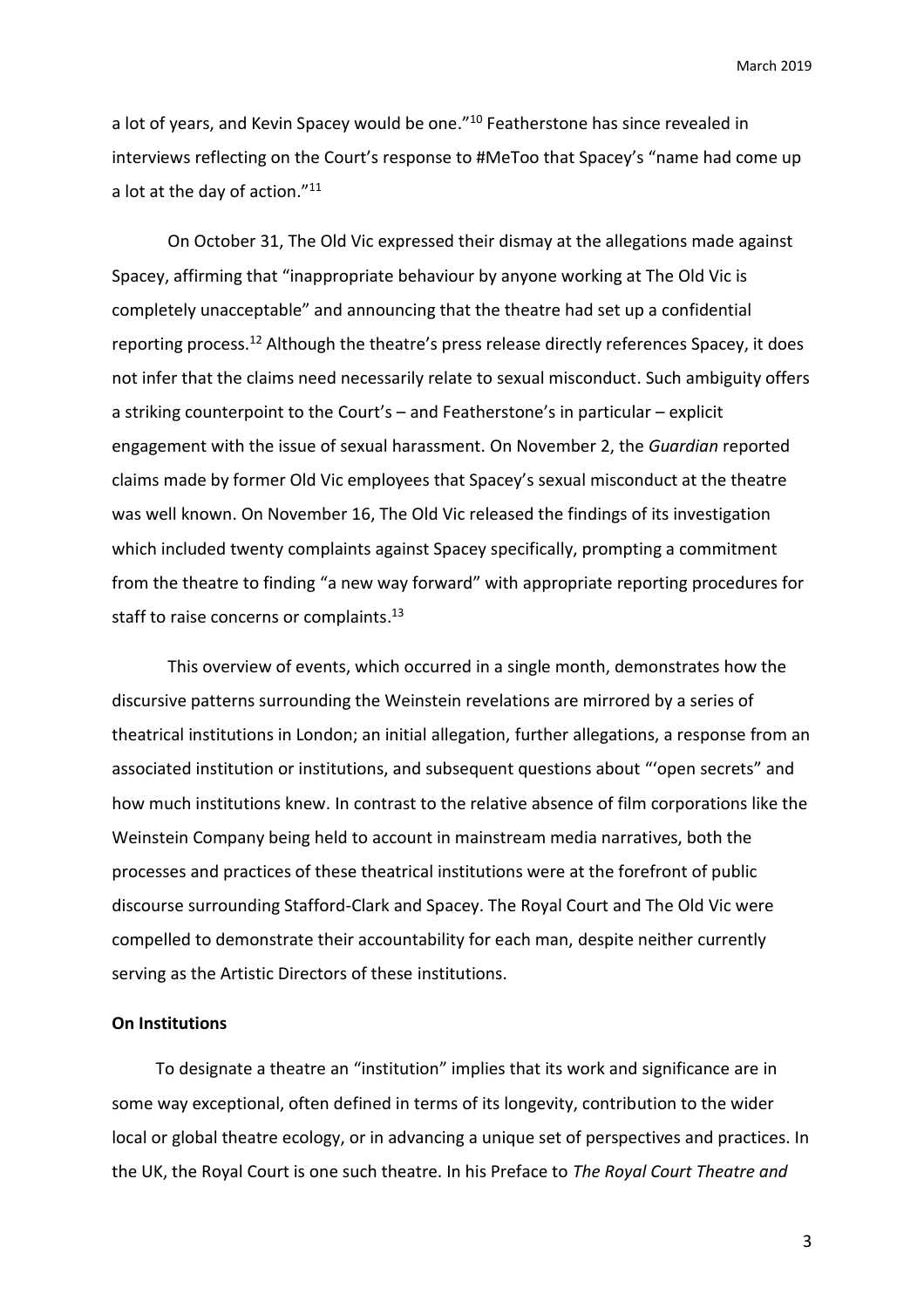*the Modern Stage*, Philip Roberts is unequivocal in his positioning of the Court, claiming that since its establishment in the 1950s under George Devine, "the Court had become central to theatrical life in Britain and many other countries. For many, it had become an institution."<sup>14</sup>

Across the humanities, much of the scholarship concerned with the notion and practices of institutions is rooted in Foucaultian understandings of power. In *Foucault and the Critique of Institutions*, John Caputo and Mark Yount characterize institutions as

more readily definable macro-objects, grosser instruments for the finer, more elemental workings of power. Power is the thin, inescapable film that covers all human interactions, whether inside institutions or out. Institutional structures are saturated with sexual relations, economic relations, social relations, etc., and are always established *of* these power relations.<sup>15</sup>

Institutions, therefore, are usefully understood in terms of the multiple actions and interactions that take place within them or as the culmination of what Mark Bevir terms "numerous micro-practices."<sup>16</sup> It is significant that in Caputo and Yount's definition, sexual relations are treated as a distinct strand of institutional practice when, as this chapter will demonstrate, they are deeply implicated in both the social and material conditions of a given site. In order to foreground the micro-practices in which questions of gender and sexual relations manifest, this chapter combines a Foucaultian understanding of the multiple, intangible operations and effects of power with a material reading of specific artistic and policy choices undertaken by the Royal Court.

This approach is particularly important in relation to an institution like the Court, whose history and significance are deeply inscribed in the broader narratives and networks of the nation's theatre ecology. Ever since the much-mythologized opening night of John Osbourne's *Look Back in Anger* in 1956 heralded a new era of more socially and politically fervent playwriting in Britain, the Royal Court has enjoyed a reputation as the leading venue for new writing both in the UK and internationally. Over its sixty-two-year history the tastes, interventions and innovations of its successive practitioners continue to shape the Court's identity alongside a constantly changing cultural and political landscape. As Ruth Little describes in *The Royal Court Theatre Inside Out*,

The Royal Court bears the imprint and echoes to the voices of the artists and managers who have fought for it […] The Court is a theatre, but it is also an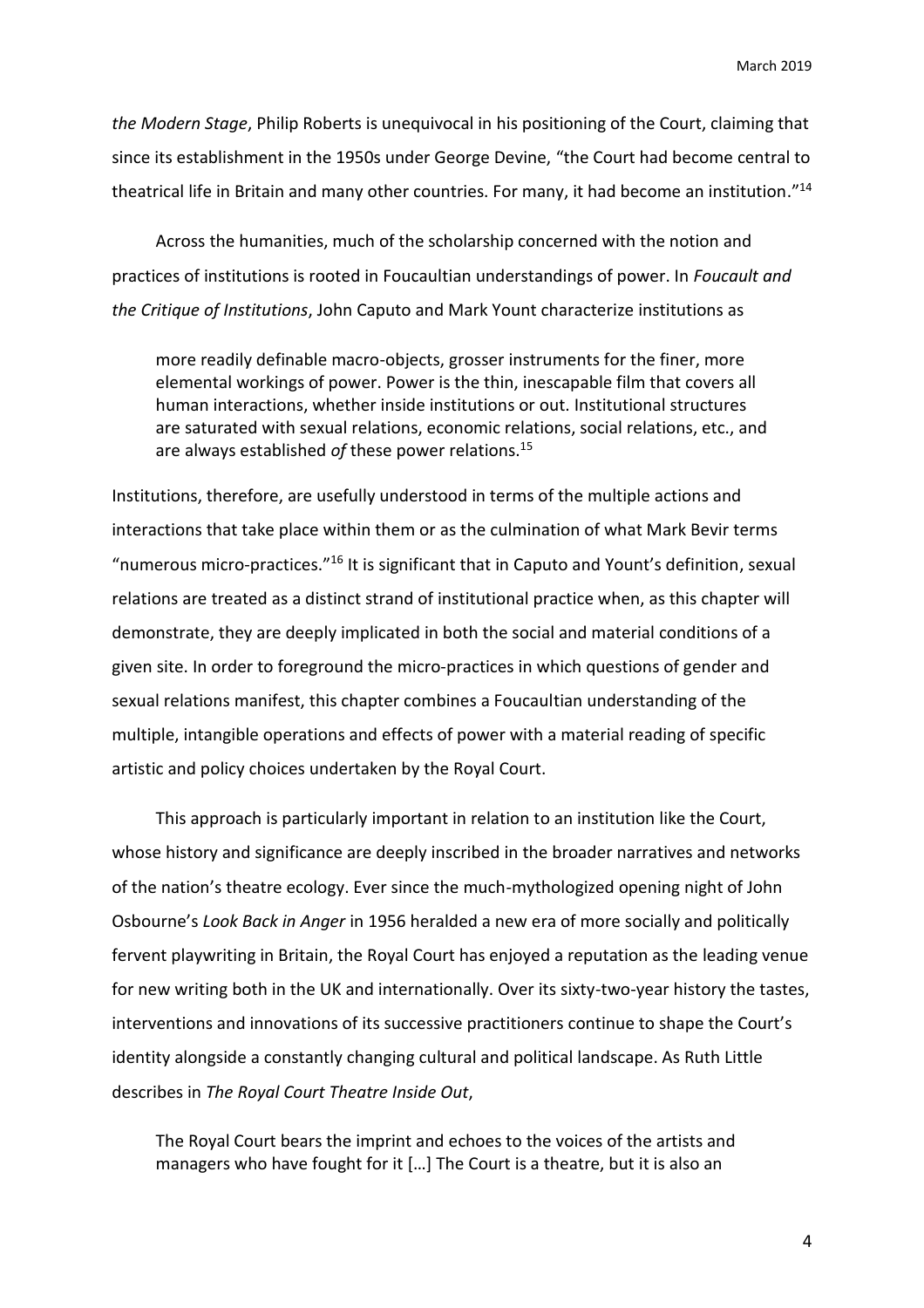argument – a shifting structure of contrasting and connecting perspectives in constant evolution.<sup>17</sup>

Little's rhetoric of "imprinting" and "echoing," locating figures from the Court's past within the building itself, are redolent of much of the scholarship on the institution, where biography and individual tastes and politics are imbricated with the fabric of the Court itself. As one of its former Artistic Directors, Stephen Daldry, commented, "[t]his crumbling ramshackle building has the status of a myth. It holds the finger prints of the greatest writers and actors of our age. One said to me that if you squeezed the brick, blood would come out." <sup>18</sup> Stafford-Clark echoed these sentiments in his Foreword to Robert's history of the Court, claiming that "[m]any directors, writers and actors feel they have left the best part of themselves at the Court. The youthful idealism and best hopes of several generations are somehow caught up in its walls."<sup>19</sup>

Stafford-Clark, of course, is one of the individuals whose identity and practices have become indelibly inscribed into the history and creative output of the Court. Serving as Artistic Director between 1979-1993, Stafford-Clark is credited as steering the Royal Court through what Roberts describes as the "cold climate" of the 1980s which, following the election of Conservative leader Margaret Thatcher also in 1979, saw "a furious assault on most forms of art from external forces."<sup>20</sup> As Dan Rebellato summarizes, across all of his professional work Stafford-Clark "has been a champion of playwrights and playwriting […] and, indeed, he is particularly associated with championing plays by women."<sup>21</sup> Bookending Stafford-Clark's tenure at the Court were two different companies: Joint Stock and, later, Out of Joint. Active between 1974 and 1989, Joint Stock is still widely regarded as one of Britain's leading Fringe theatre companies to emerge during the 1970s, championing the work of contemporary writers like Caryl Churchill, Howard Brenton, and one of the company's founders, David Hare, all of whose work would go on to appear on the Court's stages. Founded in 1993 by Stafford-Clark and adopting some of the collaborative working practices of Joint Stock, Out of Joint is a touring company that is still active and, as will be discussed below, whose recent revival of Andrea Dunbar's *Rita*, *Sue and Bob Too* in collaboration with the Court was embroiled in the controversy surrounding the allegations against Stafford-Clark.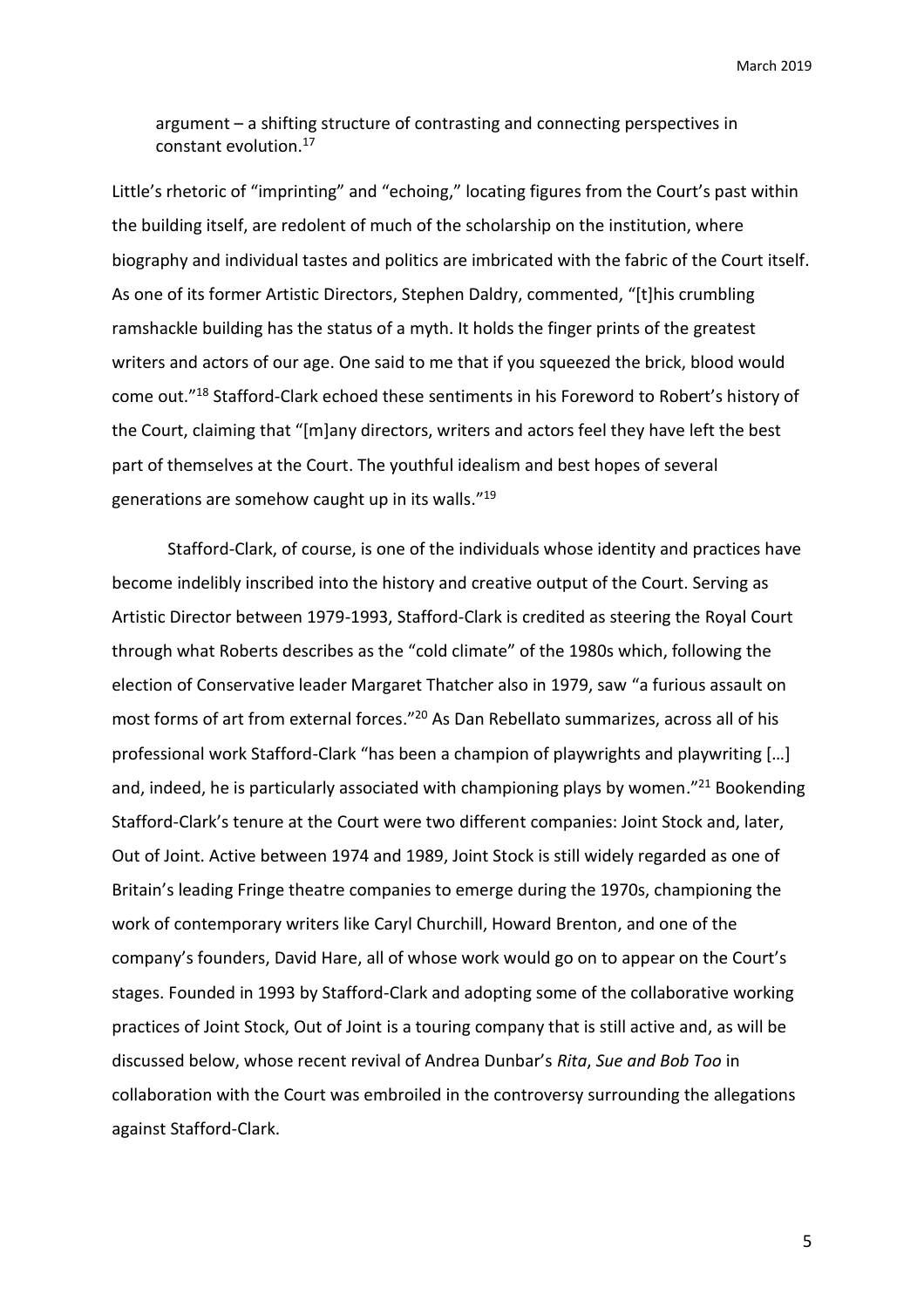Taking up Little's characterization of the Court as both a material "theatre" and an intangible "argument," this chapter analyzes the Court as a site entangled within and generative of competing power relations, which are further complicated by its own history and position within London's theatre ecology. The exploration of both the tangible and material practices and policies of the Court alongside the intangible, mythologized history and ideologies that the site evokes, need urgent attention in the context of #MeToo, and under the directorship of Featherstone. Joining the Court as its first female Artistic Director in 2013, in 2016 Featherstone instated a verbal code of conduct for staff that subsequently served as the industry model following #MeToo and resulted in Featherstone being named "the most influential person in British theatre" in 2018.<sup>22</sup> Pragmatic actions such as these which prioritize the care of individual people stand in stark contrast to the metaphorical, corporeal language used by Daldry and Stafford-Clark to refer to the theatre building *as* a body. This shift indicates, perhaps, an alignment of perceptions of the Court with its actual material practices.

#### **The Royal Court: Public Action, Artistic Responses**

The Court was the only major London-based theatrical institution to respond immediately to the Weinstein revelations and, later, Stafford-Clark's. The first and most visible of these responses was *No Grey Area*, an umbrella term for a series of public events comprised of two parts: four ticketed (but free) Town Hall conversations on policy and procedure and *No Grey Area: Your Stories Heard* which consisted of 126 anonymous accounts of experiences of abuses of power in the theatre industry, sourced via an open call and read aloud on the Court's Jerwood Downstairs theatre stage. While the Royal Court provided a team to read the accounts, audiences who had come to hear the stories were also invited to participate by taking to the stage if they wished, cultivating a sense of shared responsibility to both bare witness and give voice to abuses of power. While there was no way to distinguish whether readers where members of the public or part of the theatre's team of volunteers and transcripts of these stories were not made publicly available, following the event the Court published a breakdown of what they term "Patterns and Scenarios" in their Code of Conduct.<sup>23</sup> For example, that 16% of the stories referred to "sustained inappropriate sexual comments over a period of time during a production or in a workplace" and "10% happened in interviews or auditions for jobs" before concluding that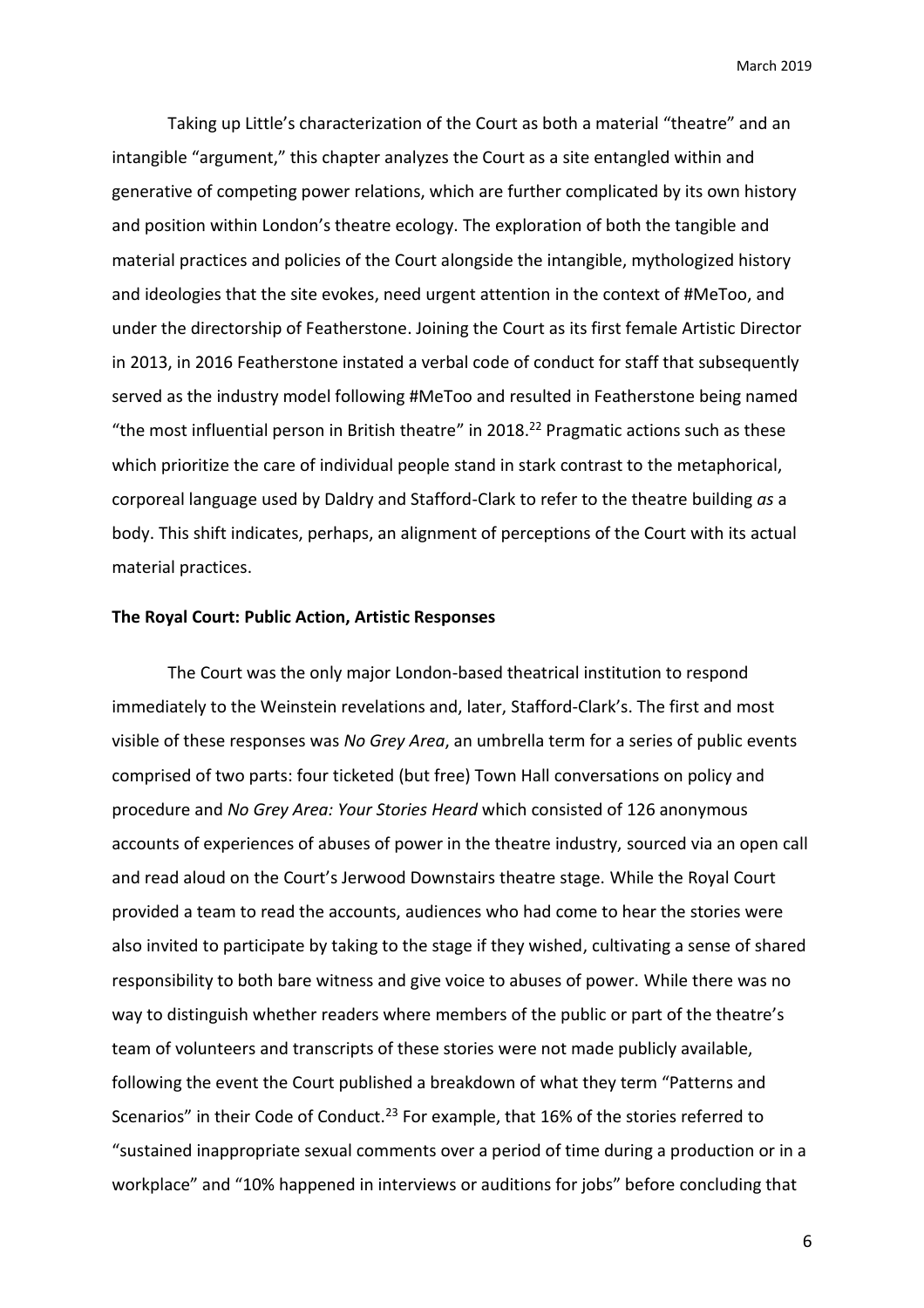the fact that "51.3% of the stories submitted took place in rehearsals, backstage, in drama schools, or involved sustained verbal abuse suggests significant change needs to happen in institutional culture".<sup>24</sup>

The staging – comprised of three chairs on which readers waited, a lectern holding the accounts for speakers to read from, and a general lighting wash – served to strip back the theatricality of the space. The exposed brick of the stage's backwall, which also served as the promotional image for the event, emphasised a sense of rawness, of uncovering, evoking ideas of transparency and unmediated disclosure. However, in light of the Court's characterization in its own histories – typified by comments like Daldry's and Stafford-Clark's presented above – these walls take on a different kind of resonance. They are a palimpsest, inscribed with the actions and interactions of previous productions and practitioners. As we will go on to discuss, reading the Court as a historically stratified site has implications for the framing and reception of productions in the wake of #MeToo such as *Rita, Sue and Bob Too* or *The Prudes* that address issues of sex and power. Like these productions, the stories shared in *No Grey Area* became differently inflected in this mnemonically charged site, where the Court is both directly implicated but more importantly comes to signify any of the unnamed stages, offices or rehearsal rooms in London and beyond where these stories might have taken place. This sense of the Court as the conduit through which these multiple events and locations were indexed was compounded by the form of the intervention, which did not have set intervals, but allowed its audience to come and go throughout resulting in a seemingly endless bombardment of abuses of power. In so doing, the event effectively dramatized the processes of reporting (and rereporting) sexual assault, which requires repeated retellings of traumatic experiences and the emotional labour this involves.

This is not the Royal Court's first event to respond directly and swiftly to mainstream political moments. On August 17 2011, the theatre held a rehearsed reading of the court room testimonies given by band members of the Russian punk-activist group Pussy Riot, *Pussy Riot: The Final Verdict*, as part of a global day of protest against the band's arrest.<sup>25</sup> In contrast to *No Grey Area*, despite taking place in the theatre's café-bar, *The Final Verdict* adhered more obviously to the conventions of performance, with a clearly delineated cast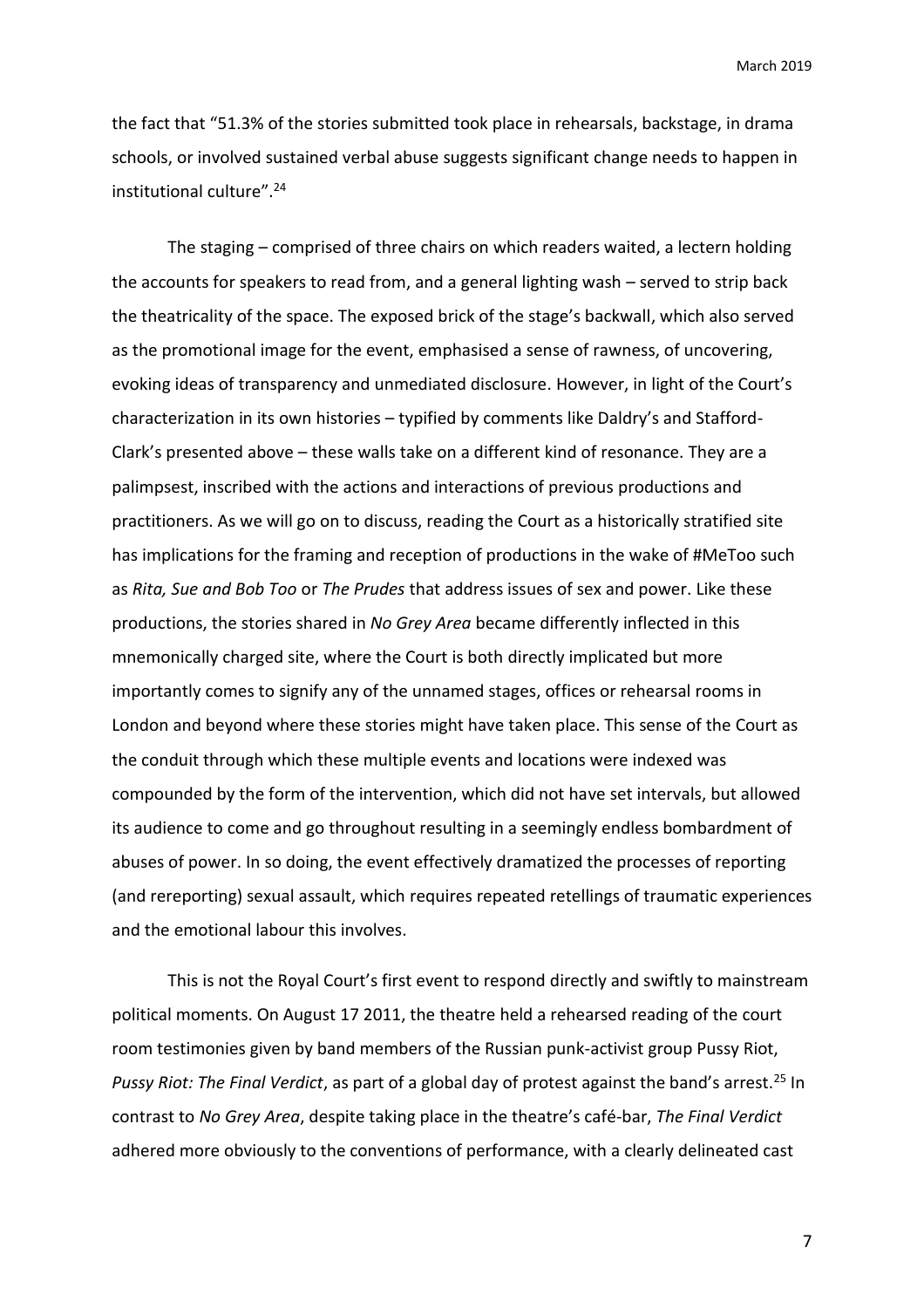of professional performers and explicit direction. However, by participating in the day of protest the Court asserted the potential of theatricalizing testimony as an action in itself.

This event foreshadows the framing of *No Grey Area* as an active contribution to global feminist discussions, yet the latter takes on a distinct form which can be attributed to the #MeToo movement being driven by a public sharing of experiences that have not been subject to legal process. There is a tension within the piece between a desire to capture verbatim material for an artistic intervention, and the need to negotiate a larger institutional structure: the legal system. The choice of the word "stories" in the event's title and promotional material, for example, speaks to the Court's legal position as the host of this event. A Code of Conduct produced for the day itself noted that, in line with the Royal Court's "legal responsibilities around placing work in the public domain," some information was redacted including any names and identifying material.<sup>26</sup> At the same time, "story" resonates with the journalistic discourse surrounding the ongoing accusations, while also locating the content explicitly in the realm of the personal, further underscored by the event's post-colon title, "*your* stories." Unlike terms like "testimony" (used only once in promotional material) or "account," framing the events shared as part of *No Grey Area* as stories allows for leeway concerning disclaimers and discretization. Nevertheless, there remains the problematic association with make-believe or fiction, an association that is arguably heightened on a theatre's stage, a platform for sharing fictive stories, however shaped by reality they may be.

Though differently inflected by the revelations concerning Stafford-Clark, *No Grey Area* was intended to look beyond the Court's own immediate position and practices. However, in December 2017, the Court undertook a series of decisions that were explicitly prompted by the actions of their former director. Prior to the revelations concerning Stafford-Clark, a revival of Andrea Dunbar's *Rita*, *Sue and Bob Too*, produced by the Royal Court, Octogen Theatre Bolton, and Out of Joint was announced in the summer of 2017. This new production of the play, which charts working-class teenage babysitters Rita and Sue's sexual encounters with their married employer Bob, was edited and co-directed by Stafford-Clark with Kate Wasserberg (now Artistic Director of Out of Joint). Stafford-Clark "discovered" Dunbar via the Court's Young Writer's programme and this legacy is imbedded within the history of *Rita, Sue and Bob Too*, which he commissioned and directed for the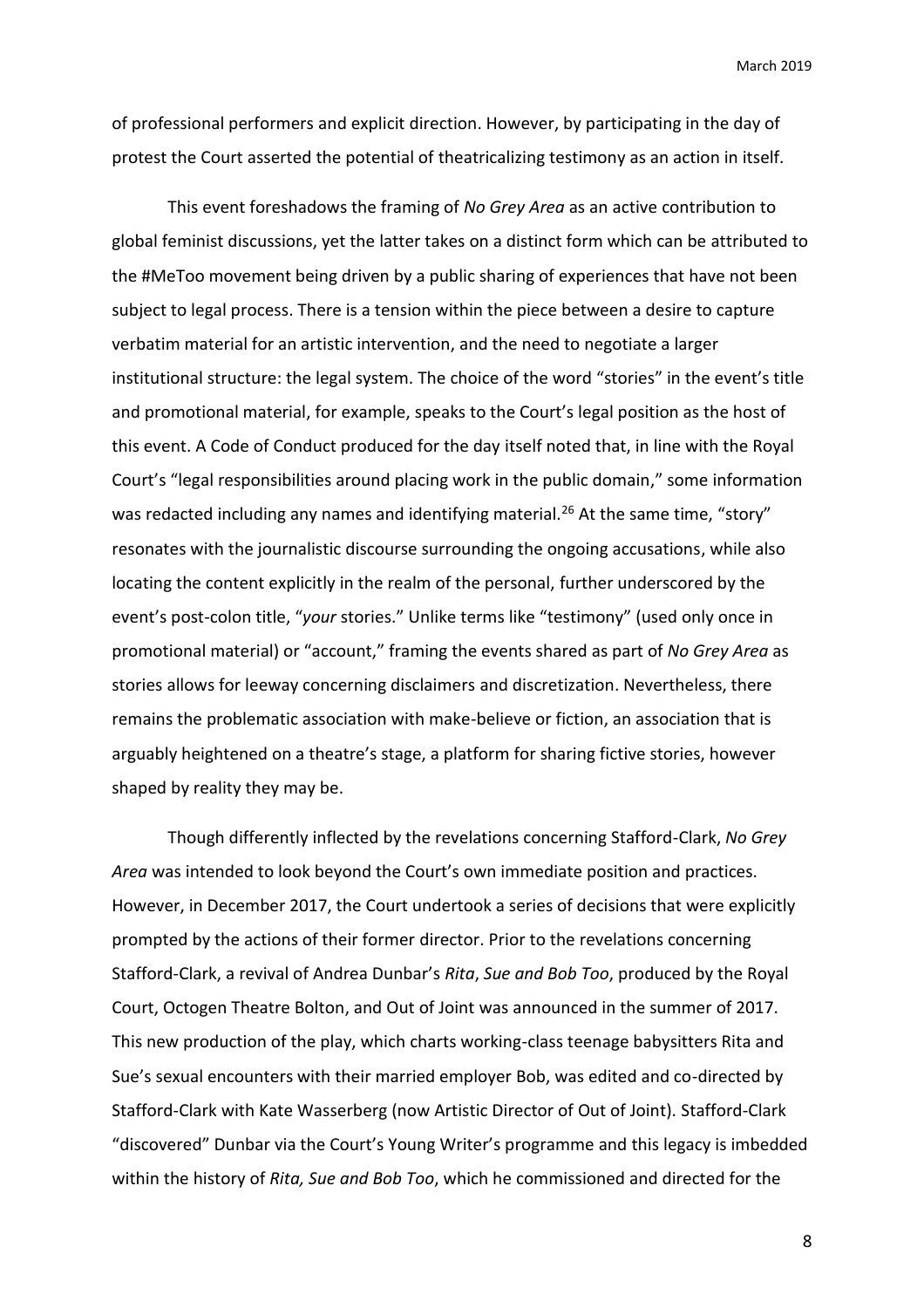Court in 1982. However, reflections on the creative process illuminate his questionable rehearsal practices during the original production. In *The Royal Court Theatre Inside Out,* Little includes the following anecdote:

Assistant Director Simon Curtis was horrified when 'Max declared at rehearsal we would all be required to strip naked so the actors could "get used to each other's bodies" in preparation for the infamous sex scene. Various company members fled but, for me, humiliating myself was a small price to pay for the opportunity to see Joanne Whalley [Rita] without her clothes on'. 27

The account of this rehearsal exercise in the official history of the Royal Court implicitly characterizes Stafford-Clark's directing as unorthodox, but does not frame it as problematic. As aforementioned, Stafford-Clark has been revered as a champion of women playwrights and has particularly asserted his role in Dunbar's career. In an interview in July 2017 regarding the revival, Stafford-Clark highlighted his personal association with the play stating,

When Andrea wrote her first two plays [*The Arbour* in 1977 and *Rita, Sue and Bob Too*], she was a teenager from a rough council estate who'd never been to the theatre. Now, thirty-five years after its premiere, *Rita, Sue and Bob Too* takes its place in the Octagon and Royal Court's seasons in the role of Classic Play. It's one of the privileges of my career that Andrea's astute, fresh and funny writing reached my desk.<sup>28</sup>

Stafford-Clark's participation in the revival further inscribes him into the history of Dunbar's work and career in the same way that his practices and policies are a part of the Royal Court's institutional history. When the show began its UK regional tour in September 2017, early reviews credit Stafford-Clark as the sole director or acknowledge his co-director status, but do not name Wasserberg.<sup>29</sup> As well as rendering her labour invisible, this decision further illustrates both the significance afforded to his continuing directorial returns to Dunbar's play and his position in Britain's theatrical landscape generally.

During the beginning of the run critics Catherine Love and Natasha Tripney highlighted the production's "refusal to condemn" and "no judgement" approach to Bob's sexual relationship with the two fifteen-year olds.<sup>30</sup> However, the critical conversation surrounding the production shifted significantly when Featherstone announced on December 13 that *Rita, Sue and Bob Too* would be removed from the Royal Court's winter season. In a joint-statement with Out of Joint, the theatre pointed to the accusations made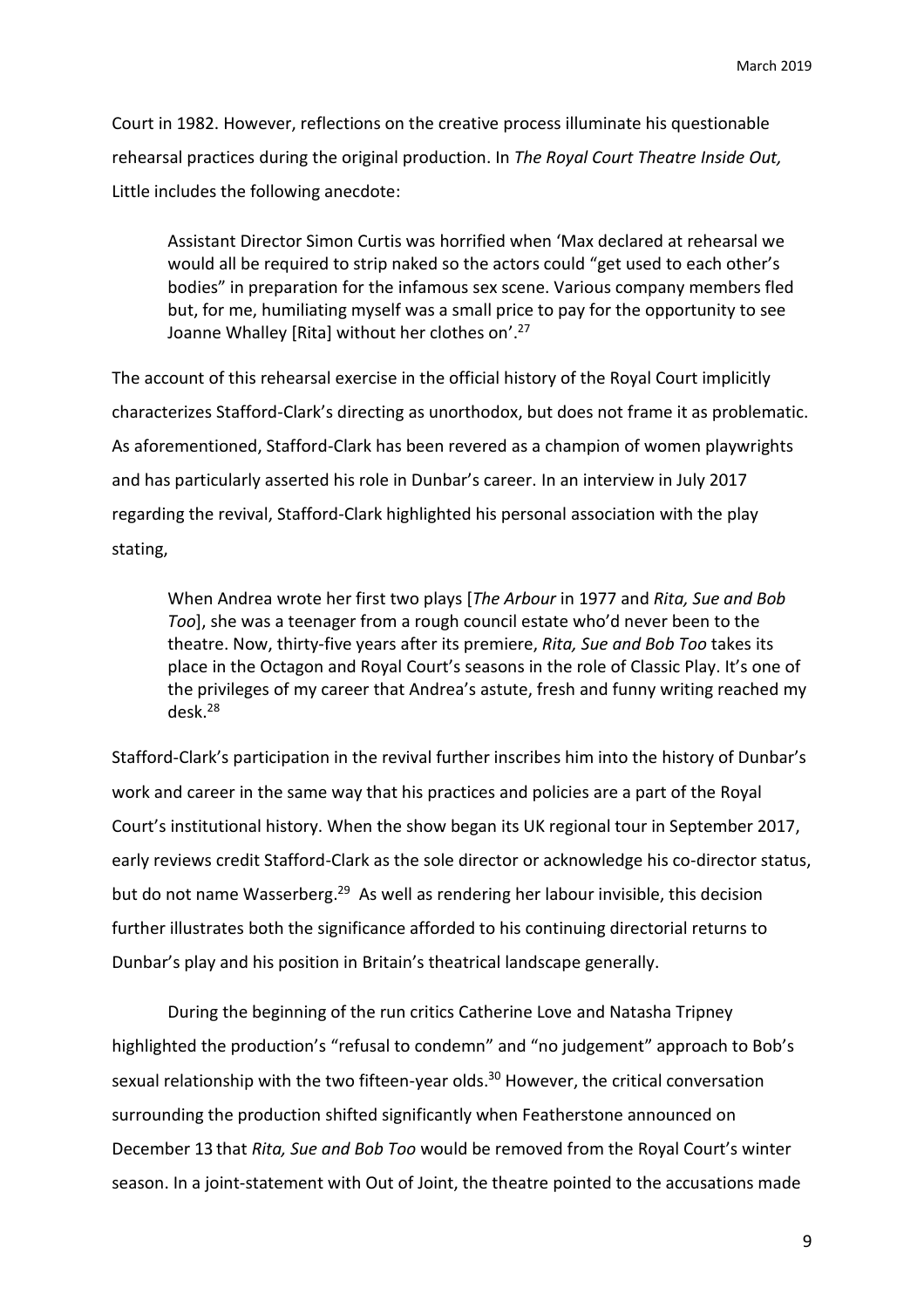against Stafford-Clark and *No Grey Area* as the rationale behind the programming change, claiming "[o]n our stage we recently heard 150 stories of sexual harassment and abuse and therefore the staging of this work, with its themes of grooming and abuses of power on young women, on that same stage now feels highly conflictual."<sup>31</sup> This action by the Royal Court was met with both praise and condemnation from voices across the sector on both mainstream and social media platforms. For example, online theatre critic Meghan Vaughan commended the theatre stating "difficult times need difficult decisions and they have stepped up," while Sarah Compton suggested in *What's On Stage* that "the decision to cancel feels like a rare Royal Court misstep in the complicated world we find ourselves in." 32 A recurring contention in the debate was the censorship of a young working-class female playwright, exacerbated by the joint-press release's implication that the content of the play was too contentious.

Just as *No Grey Area* was inflected by its location on the Court's stage, in seeking to rationalize their decision, the Court themselves emphasized their own stage's power to echo different performative events, while those critiquing the choice invoked the history and values of the institution and its former practitioners as a way to hold it to account. Playwright Justin Sherin, for example, suggested that according to the theatre's founder George Devine, "the play is more important than the actors, director, the designer", while actor Patrick Kennedy argued that to suggest that the theatre should be a "safe space" is "to fail to look back to the Court's history."<sup>33</sup> A source of further controversy was the decision to continue the production's regional tour until February 2018, despite its removal from the Court's program. In a national theatre landscape that remains significantly divided – in terms of the distribution of arts funding, audience attendance, and range of performance venues – between leading metropolitan London venues and regional theatres across the UK, this decision exacerbated the sense that what was acceptable for regional audiences, was not the same for their metropolitan counterparts and further served to ostensibly sanctify the Court's stage.

In response to this fervent backlash, on December 15 – just two days after the initial decision to pull the production was publicised – Featherstone announced that *Rita, Sue and Bob Too* would be reinstated into the theatre's winter programme: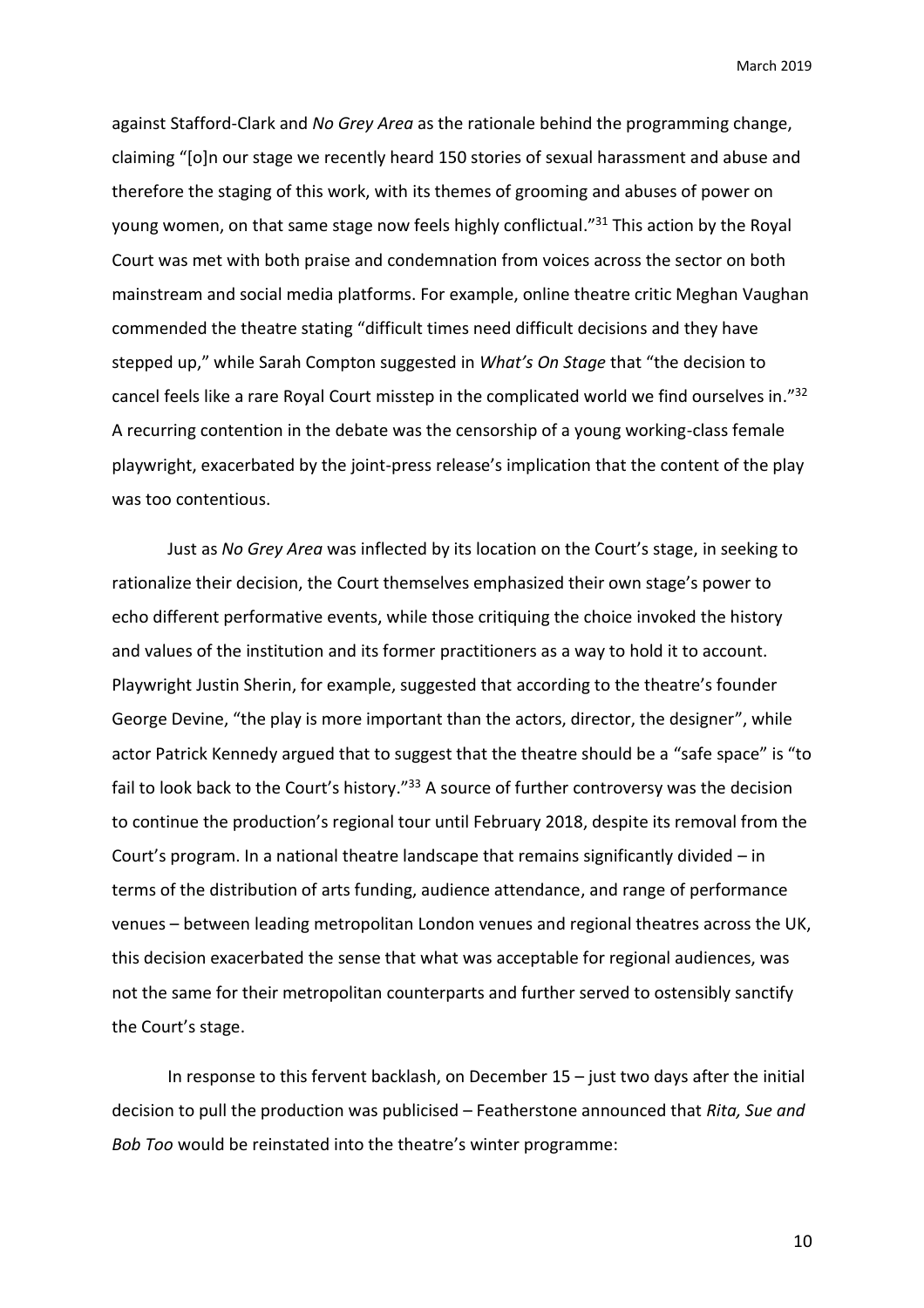As Artistic Director of the Royal Court I know that we are nothing without the voices and trust of our writers. This is the guiding principle on which the theatre was founded and on which it continues to be run. I have therefore been rocked to the core by accusations of censorship and the banning of a working-class female voice. For that reason I have invited the current Out of Joint production of Rita, Sue and Bob Too back to the Royal Court for its run. As a result of this helpful public debate we are now confident that the context with which Andrea Dunbar's play will be viewed will be an invitation for new conversations. 34

Unlike the previous press release – written on behalf of both the Court and Out of Joint, and not invoking any one individual specifically – this document featured the above quotation from Featherstone herself. Ultimately, *Rita, Sue and Bob Too* ran at the Court between January 9-27 2018. Published scripts sold at the theatre contained an additional slip of paper with the addendum "[t]his playtext was printed in August 2017. Max Stafford Clark (credited here as co-director with Kate Wasserberg) left the production three days into the five-week rehearsal period."<sup>35</sup> As previously highlighted however, the production began its tour with *both* credited as co-directors. The decision to continue to utilize Stafford-Clark's name despite Wasserberg primarily serving as the sole director again speaks to both the credentials that Stafford-Clark's involvement afforded this latest revival, but also an attempt to clearly and decisively distance him from the production following the cancelation and reinstatement of the show at the Court.

Perhaps the most infamous moment in the play is its opening scene, in which Bob has sex with both Rita and Sue as he drives them home from babysitting. Writing about the production for *What's On Stage* in October 2017, Wasserberg underscored the significance of this moment, arguing that "for all its grim awkwardness, that opening car scene is very funny. We'd have failed if audiences weren't laughing uproariously at it, just as we'd fail if they didn't feel uncomfortable two scenes later when Rita tells Bob her age." <sup>36</sup> In the scene, following a conversation in which Bob casually asks the girls if they have boyfriends, if they are both virgins, and if they know how to put a condom on, he folds down the front seats of his car in preparation for sex. Bare-arsed, Bob climbs on top of Sue, while Rita waits impatiently in the backseat. The sex is punctuated by brief conversations between Bob and Rita – she wants him to turn the radio on – and Sue and Bob – asking her to take her knickers off – which offers some lightness to the scene. As Bob's arse judders and Sue's white ankle socks bob up and down, the theatre's house lights slowly rise. There are some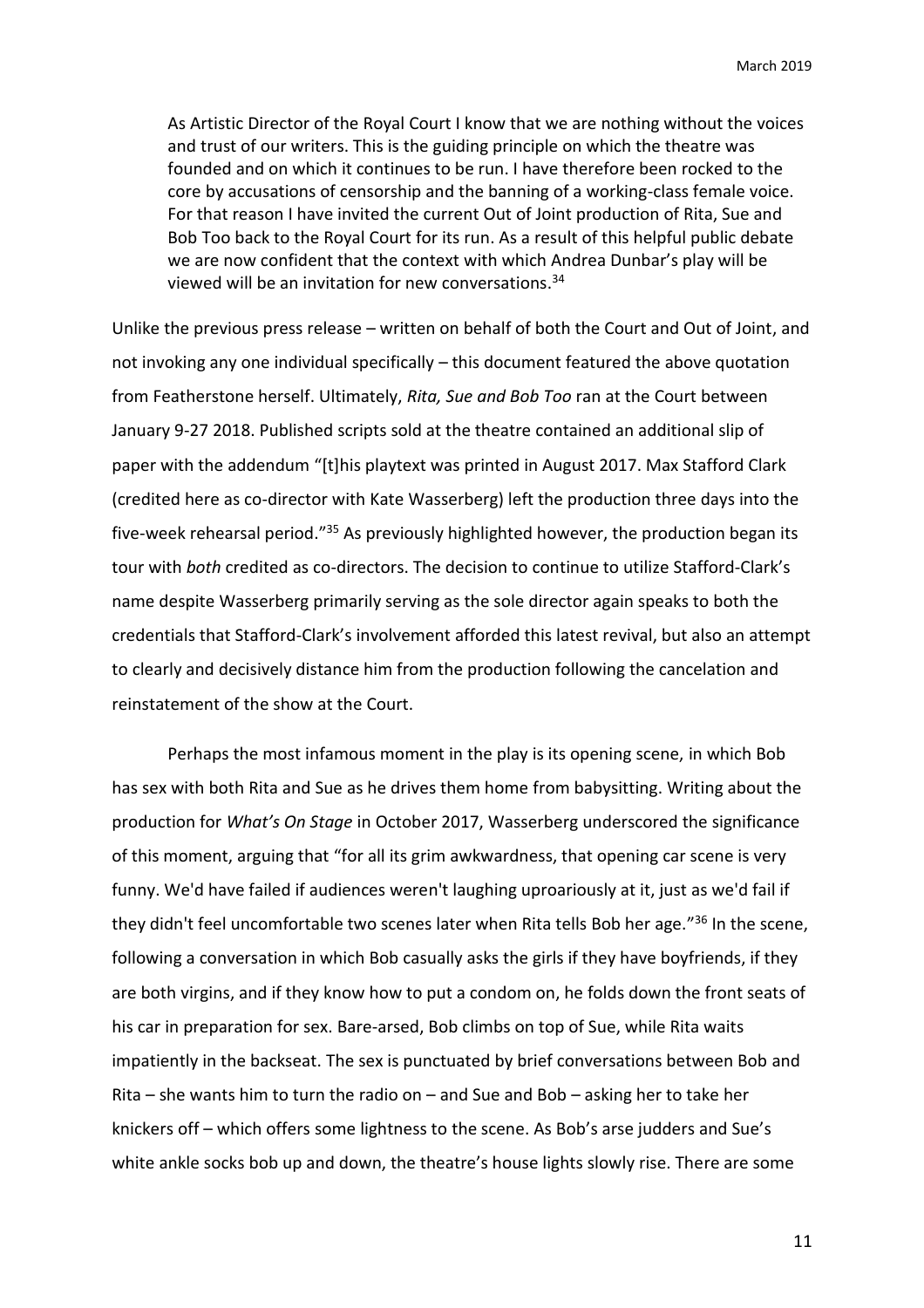pockets of laughter, then uncomfortable laughter, followed by silence. After Bob has climaxed, the lights begin to dim, they do not rise again for the rest of the performance. On the night we attended, this directorial choice stood out as one of few moments in the production that felt like it was directly responding to the context of #MeToo. In correspondence with Wasserberg, she confirmed that this lighting state was introduced for the production's Royal Court run,

Having seen the show tour the country and play to so many different audiences, I had a little breathing space over Christmas to think about how to make people self-aware in that moment, to reflect on this thing we were doing by putting these acts on a stage. The wish to do that was born of my time spent with the production on tour and by the debate around the show - it felt as if there was a meta-conversation to be had with an audience who had come to see 'that show', to acknowledge that the terrain had changed since the cancellation and reinstatement of Andrea's play. The houselights raise stayed as part of the lighting design for the following tour venues and will feature in this spring's tour of the show.<sup>37</sup>

As Wasserberg indicates, the immediate context of the cancellation and reinstatement of the production, as well as the "wider terrain" in which it was located, complicated its status; it was now "that show". It is striking to compare reviews of the show on its regional tour prior to the revelations concerning Stafford-Clark, to critical responses to its London premiere. Reviews of the production in September and October focused on the depiction of life in the 1980s under Thatcher, characterising the play as something of a museum piece, with *Northern Soul* concluding that "it's very much a play of its time and has little to say to us now" while *What's On Stage* described it as more of "an exercise in ticking off the theatrical bucket list than a work that is highly pertinent today".<sup>38</sup> By contrast, reviews of the London premiere unanimously referred to the show's eventful production history while drawing connections between the play's content and its contemporary context.<sup>39</sup> This shift underscores how the revival staged a piece of both the Royal Court's and Stafford-Clark's own history and its production and reception are irrevocably complicated by the collision of those histories with the seismic social and political changes that the #MeToo movement represents. But, in a venue renowned for staging challenging new works, what impact does this collision between an institution's history and its contemporary context have on a new play staged in the wake of these public interventions and a controversial revival?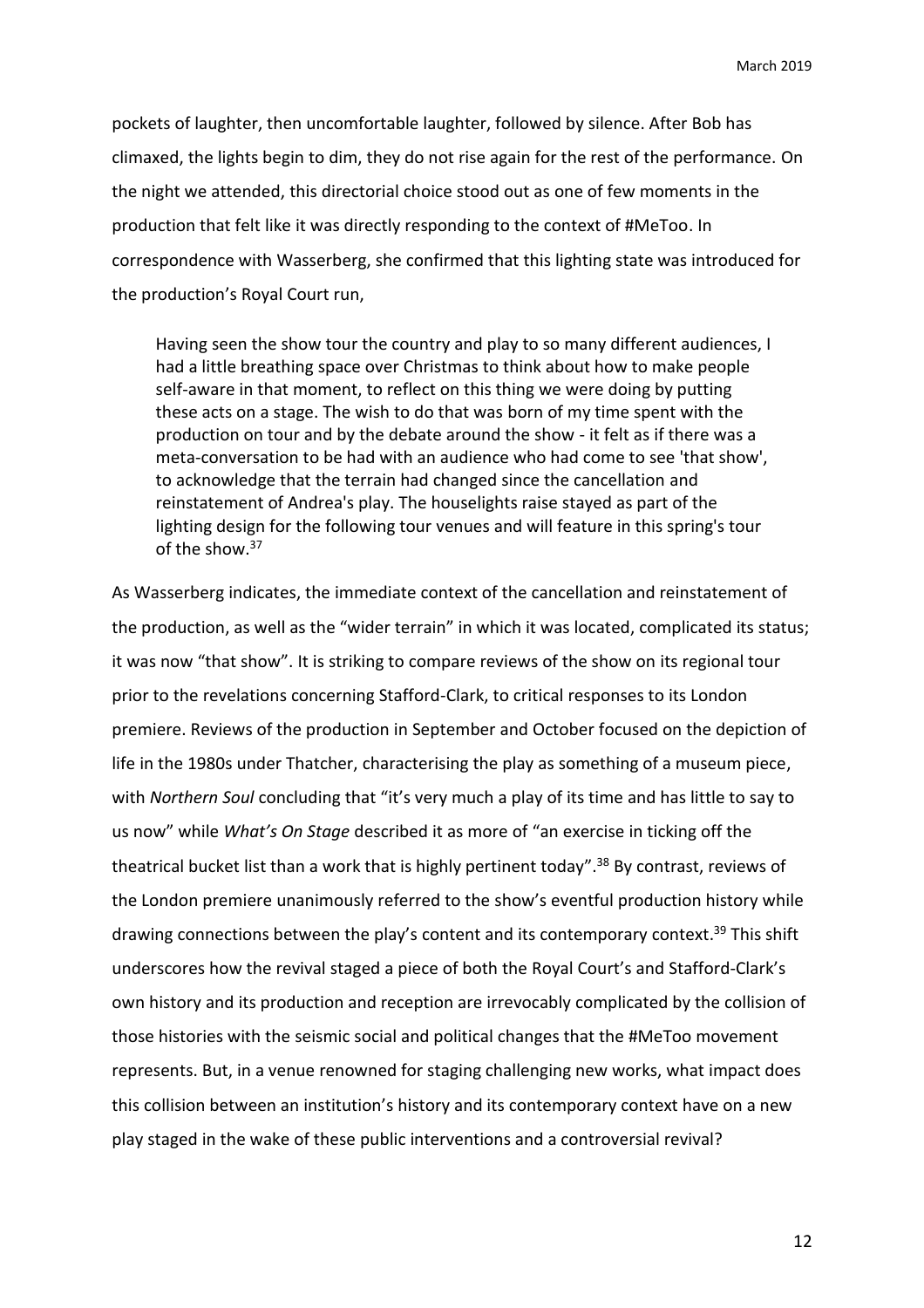# **"Does #MeToo need a liberal male sticking his oar in?" 40**

*The Prudes* was the first new play to première at Royal Court – in April 2018 – that explicitly addressed sexual politics in the wake of #MeToo. The play's writer and director Anthony Nielson reflected on his subject matter stating,

I don't usually engage overtly with political issues, but I am fascinated by, and invested in, the #MeToo movement and the issues surrounding it. Clearly, however, one could argue that the last thing needed right now is a middle-aged man sticking his oar in.<sup>41</sup>

Neilson's solution is to use his subjectivity as the play's central conceit, resulting in what he describes as a "(fairly vicious) satire about the Liberal Male response to these events".<sup>42</sup> *The Prudes* opens with a man and woman perched precariously on two tall stools. The entire theatre is Pepto-Bismol pink; plush pink carpet covers the floor and audience seating, pink silks billow down from the ceiling and pink lace valances the walls, simultaneously cosy and cloying. The environment is domestic without being personal; there are no items to mark the space as belonging to the two people. The couple, Jimmy and Jess, address the audience who are separated from them by a large mattress-like square. We learn that they haven't had sex in fourteen months. Jimmy is impotent. "Something Happened" Jimmy tells us, "But we agreed not to tell you what it was."<sup>43</sup> Tonight, the couple are here to have sex so, Jimmy warns, "if anyone feels like they want to leave – now would be – the time".<sup>44</sup> If they don't have sex by the end of the play, Jess will leave Jimmy.

As the play unfolds through a series of conversations the pair circle around the issue of this "Something" that has apparently become the primary obstacle in their sex life. Desperate, halfway through the play Jimmy finally breaks. The theatre is plunged into darkness, obscuring Jess from view. Jimmy steps forward, clutching a lantern. Addressing only the audience, he confesses,

Okay: I know me and Jess had an agreement and I know it's not my story to tell but I'm sorry: I need you to know what this thing is that happened. Because you can't understand what I'm dealing with otherwise.<sup>45</sup>

Jess, it transpires, has shared an experience of sexual assault from her childhood on a website under a pseudonym. For Jimmy, this means that, "I've felt out-of-sorts ever since; like I've taken on the trauma in her place."<sup>46</sup> Neilson's handling of this revelation stands in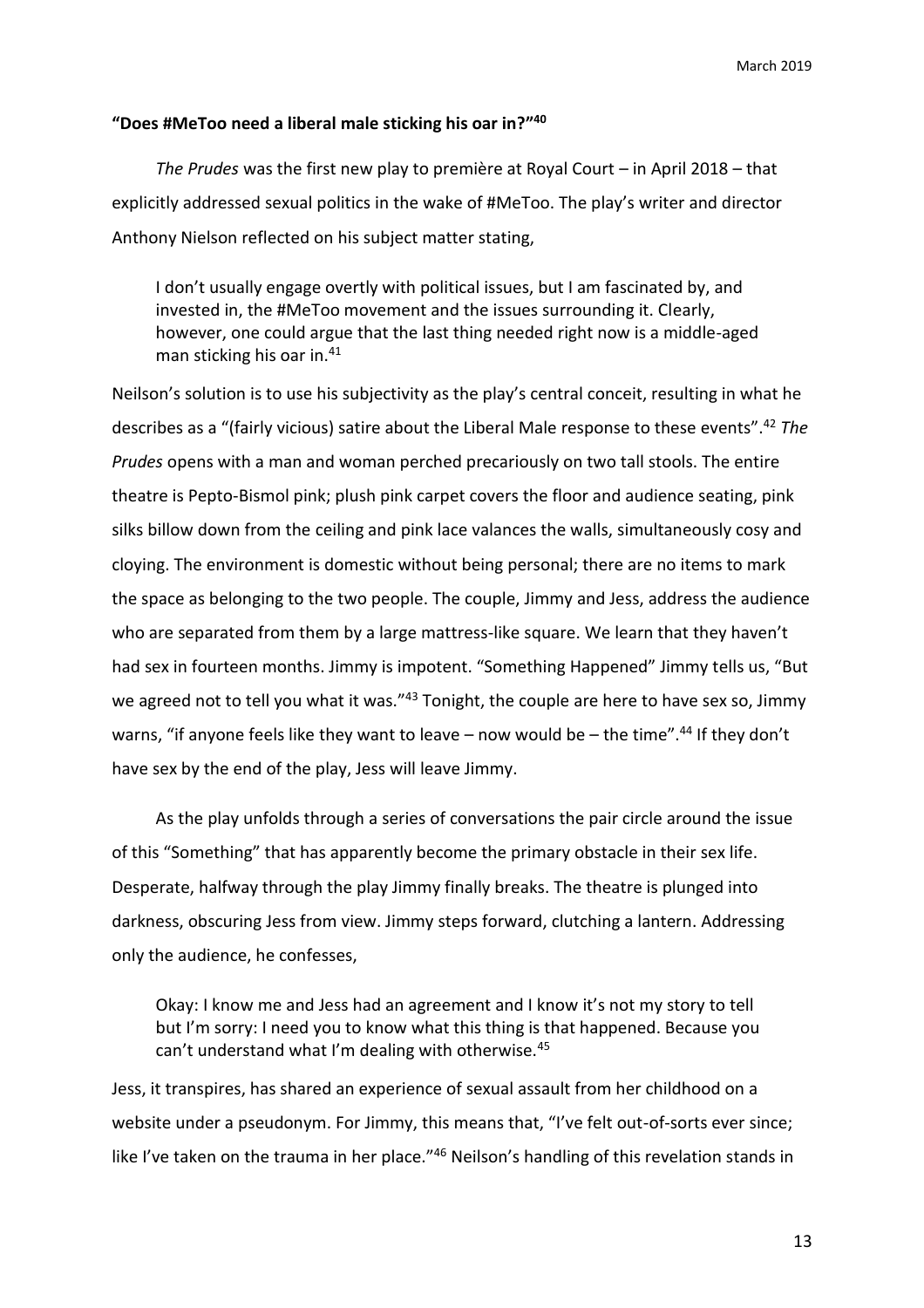stark contrast to the staging of *Rita, Sue and Bob Too*, where audiences were forced to contend with the play's opening moments in the shared light of the auditorium. In *The Prudes*, under the cover of darkness, the audience becomes complicit in the revelation of a story that was never supposed to be told. Unlike *No Grey Area*, which was underpinned by a desire to create space for individuals to tell their stories publicly, fostering a sense of personal ownership and collective solidarity, Jimmy's appropriation of Jess's narrative suggests a less straightforward ownership over testimony and trauma*.*

Neilson's work, for example, explores the potential impact of withholding stories of abuse and the aftermath of their revelation. When Jess discovers Jimmy has broken her trust and revealed her story to the audience, Jimmy insists,

HIM: Come on, Jess: I had a right to tell them - HER: You had a right to tell them my story? HIM: Yes! Because it's my story too! Pause. Because I care about you, Jess, so it affects me. I've a right to say how it affected me. HER: But nobody cares, Jimmy! Nobody cares how YOU feel about YOU being told what happened to ME.<sup>47</sup>

As Jess makes clear, the larger issue here is no longer only about the withholding or sharing of an account of abuse, but rather how that experience is variously appropriated or interpolated. In the case of Jess and Jimmy, these issues are compounded by their relationship, which for Jess should be a guarantor of trust, and for Jimmy means an entitlement to feel equally affected by anything the other experiences. Part of Neilson's deconstruction of the 'Liberal Male' response, at his worst Jimmy performs a grotesque inversion of solidarity where, despite his protestations, he is still centrally concerned with himself. The majority of critical responses noted how much Jimmy's hand-wringing and "male-guilt" dominated the play's narrative, underscoring the various ways in which Jess and her experiences are marginalised. $48$  Part of this hand-wringing, however, could be understood as a genuine attempt from Jimmy to be attentive to his male privilege. Lines such as "I just don't want to look like the overbearing guy who says everything" simultaneously function as both a sincere attempt to be sensitive or, as one review described, "so woke as to be useless".49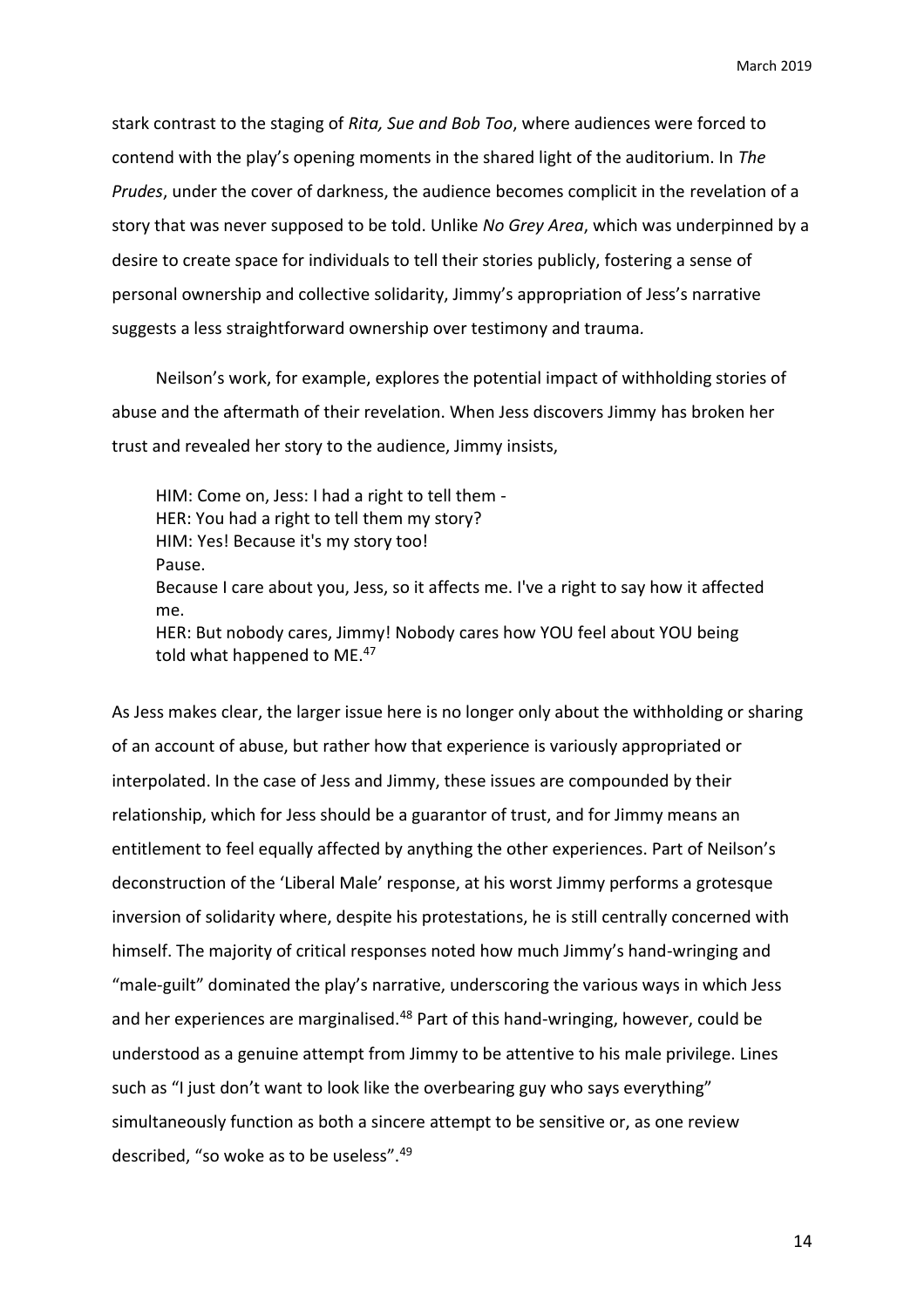While Jimmy's perspective and feelings may dominate the play's dialogue, it is arguably Jess's actions in the play's final moments that add further complexity to *The Prudes*. After several attempts to initiate sex, Jess drugs Jimmy with Viagra. Ultimately the couple do not go on to have sex instead ending the play with an embrace and we are left to weigh Jimmy's myopic treatment of Jess's trauma against Jess's enforced, non-consensual act. Given how unequivocal the Royal Court has been in its handling of the issues surrounding #MeToo it is significant that the first new play in the wake of this movement is centrally concerned with the 'grey area'.

Taking up this collection's provocation of "how not to look away," this chapter has examined the Royal Court's varied yet consistent attention to its histories, policy, and programming in light of #MeToo. Initially in responding to the global call for witnessing and action, *No Grey Area* positioned the Court as a key advocate for change within London's theatrical landscape. In directly addressing its own problematic histories in relation to *Rita, Sue and Bob Too*, particularly its ongoing association with Stafford-Clark, the Court invited further conversations about artistic programming, institutional accountability for the behaviour of individuals, and the influence of that behaviour on creative work. The staging of *The Prudes*, which is ultimately ambiguous in its dramatization of sexual politics, underscores that the theatre's ethics and policies don't necessarily have to be in harmony with the content of its plays. Neilson's question concerning the need for a liberal male perspective in *The Prudes*, then, is perhaps less important than the reality that the question points to, which is that the Royal Court, through its self-reflection and industry action, affords a space in which such a perspective can be shared.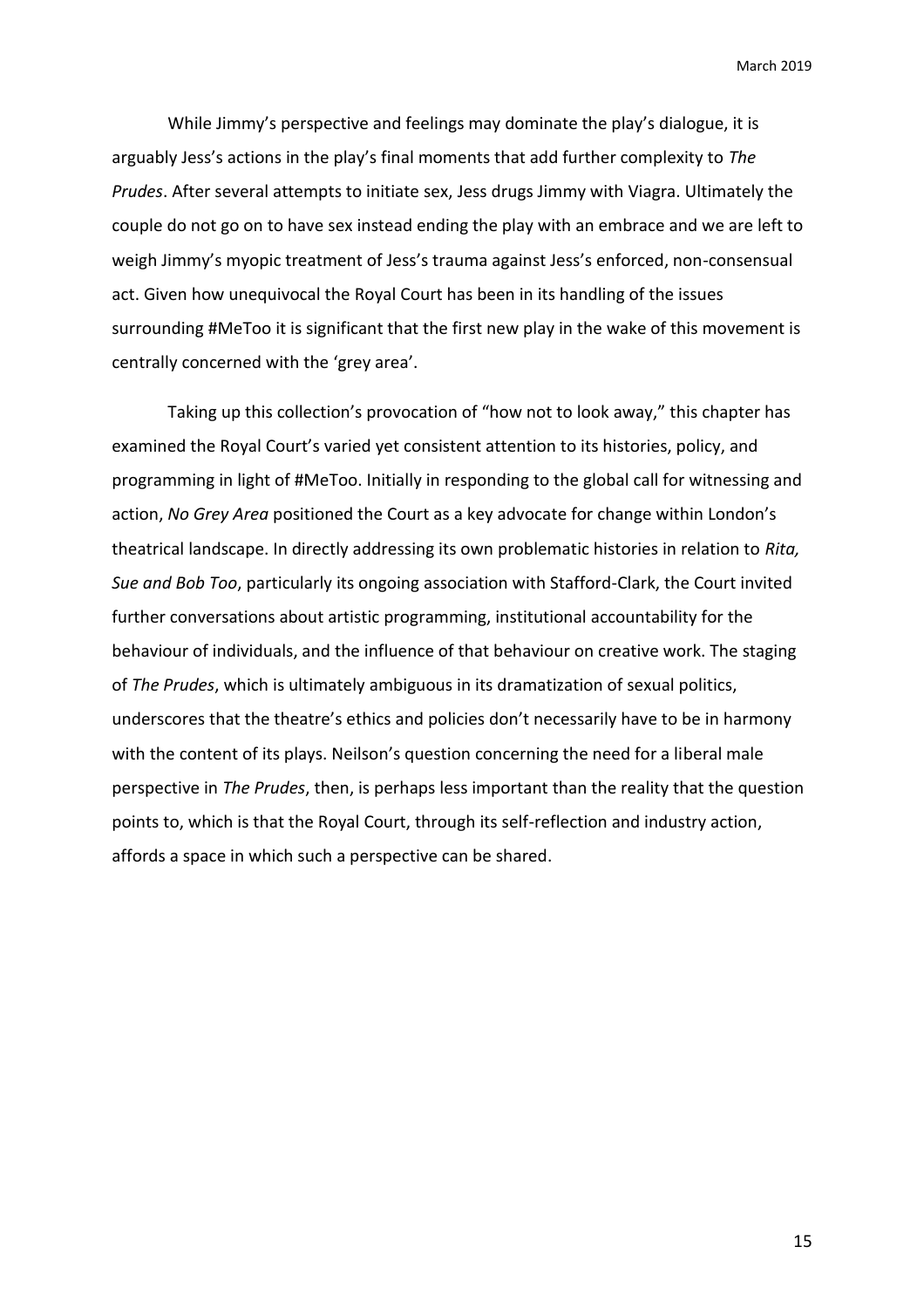<sup>3</sup>n.a., "Harvey Weinstein: Film producer says 'I have caused a lot of pain'", *BBC* (5 October 2017), https://www.bbc.co.uk/news/world-us-canada-41520007, accessed 18 November 2018.

<sup>4</sup> Gwilym Mumford, "Meryl Streep and Judi Dench join condemnation of Harvey Weinstein", *The Guardian* (9 October 2017), https://www.theguardian.com/film/2017/oct/09/meryl-streep-condemns-harvey-weinsteinover-allegations-of-disgraceful-abuse, accessed 20 December 2018; n.a., "Harvey Weinstein's behaviour was 'open secret', *BBC* (11 October 2017), https://www.bbc.co.uk/news/av/world-us-canada-41588203/harveyweinstein-s-behaviour-was-open-secret, accessed 27 December 2018.

<sup>5</sup> Daisy Bowie-Sell, "Royal Court programs day of events in response to Weinstein revelations", *Whats On Stage* (17 October 2017), https://www.whatsonstage.com/london-theatre/news/royal-court-weinstein-townhall-sexual-allegations\_44905.html, accessed 20 December 2018. This verbal policy was the result of a company-wide meeting held at the Royal Court in 2016.

<sup>6</sup> Alexandra Topping, "Theatre director Max Stafford-Clark was ousted over inappropriate behaviour", *The Guardian* (20 October 2018), https://www.theguardian.com/stage/2017/oct/20/theatre-director-maxstafford-clark-was-ousted-over-inappropriate-behaviour, accessed 20 December 2018.

<sup>7</sup> Alexandra Topping, "Theatre director Max Stafford-Clark was ousted over inappropriate behaviour". <sup>8</sup> Out of Joint, "Max Stafford-Clark Announces Departure From Out Of Joint", *Out of Joint* (5 September 2017), https://web.archive.org/web/20170929193323/http://www.outofjoint.co.uk:80/aboutus/news.html, accessed 28 December 2018.

<sup>9</sup> Georgia Snow, "Theatre Leaders: 'There's not room for sexual harassment in our industry'", *The Stage* (23 October 2017) https://www.thestage.co.uk/news/2017/theatre-leaders-no-room-sexual-harassmentindustry/, accessed 20 December 2018.

<sup>10</sup> Clarisse Loughrey,"Kevin Spacey: People had 'concerns' for years, says top theatre director", *The Independent* (30 October 2018) https://www.independent.co.uk/arts-entertainment/theatredance/news/kevin-spacey-allegations-sexual-harassment-apology-anthony-rapp-london-directora8026986.html, accessed 20 December 2018.

<sup>11</sup> Lynn Enright, "Vicky Featherstone: 'I'm not afraid of being labelled a dirty boring feminist'", *The Pool* (8 March 2018) https://www.the-pool.com/work/pool-pioneers/2018/10/Vicky-Featherstone-isn-t-afraid-ofbeing-labelled-a-dirty-boring-feminist, accessed 20 December 2018.

<sup>12</sup> The Old Vic, "Official Statement", *Old Vic Theatre* (31 October 2017)

https://www.oldvictheatre.com/news/2017/10/official-statement, accessed 20 December 2018. <sup>13</sup> Mark Brown and Matthew Weaver, "Kevin Spacey: Old Vic accused of ignoring sexual misconduct allegations", *The Guardian* (2 November 2017) https://www.theguardian.com/culture/2017/nov/01/old-vicaccused-of-ignoring-sexual-misconduct-by-kevin-spacey, accessed 20 December 2018; Mark Brown and Hannah Ellis-Petersen, "Old Vic says 'cult of personality' meant Kevin Spacey claims were not reported", *The Guardian* (16 November 2017) https://www.theguardian.com/culture/2017/nov/16/kevin-spacey-old-vicinquiry-finds-20-claims-of-inappropriate-behaviour, accessed 20 December 2018.

<sup>14</sup> Philip Roberts, *The Royal Court Theatre and the Modern Stage* (Cambridge: Cambridge University Press, 1999), xiii.

<sup>15</sup> John Caputo and Mark Yount, eds., "Institutions, Normalization and Power" in *Foucault and the Critique of Institutions*, (Pennsylvania: Pennsylvania State University, 1993), 4. Emphasis in original.

<sup>16</sup> Mark Bevir, "Foucault, Power and Institutions", *Political Studies*, XLVII (1999), 352.

<sup>17</sup> Ruth Little and Emily McLaughlin, *The Royal Court Theatre Inside Out* (London: Oberon, 2007), 9.

<sup>18</sup> Stephen Daldry quoted in Roberts, *The Royal Court Theatre and the Modern Stage*, 219.

<sup>19</sup> Max Stafford-Clark, "Foreword" in Roberts, *The Royal Court Theatre and the Modern Stage*, xi.

<sup>20</sup> Roberts, *The Royal Court Theatre and the Modern Stage*, 170.

<sup>21</sup> Dan Rebellato, "Max Stafford-Clark", *Dan Rebellato* (21 October 2017)

http://www.danrebellato.co.uk/spilledink/2017/10/21/max-stafford-clark, accessed 19 December 2018.

 $1$  Carl Woodward, "ATC's Ramin Gray: "The Search for Who Is the Weinstein of British Theatre Is an Honourable Search."" *Mr Carl Woodward* (October 30, 2018),

http://www.mrcarlwoodward.com/interview/atcs-ramin-gray-i-think-the-search-for-who-is-the-weinstein-ofbritish-theatre-is-an-honourable-search, accessed 24 December 2018.

<sup>2</sup> Chris Wiegand, "Ramin Gray of Actors Touring Company faces harassment allegations", *The Guardian* (20 November 2017), https://www.theguardian.com/stage/2017/nov/20/ramin-gray-actors-touring-companyharassment-allegations, accessed 20 December 2018. The investigation into the allegations is still ongoing at the time of writing in February 2019.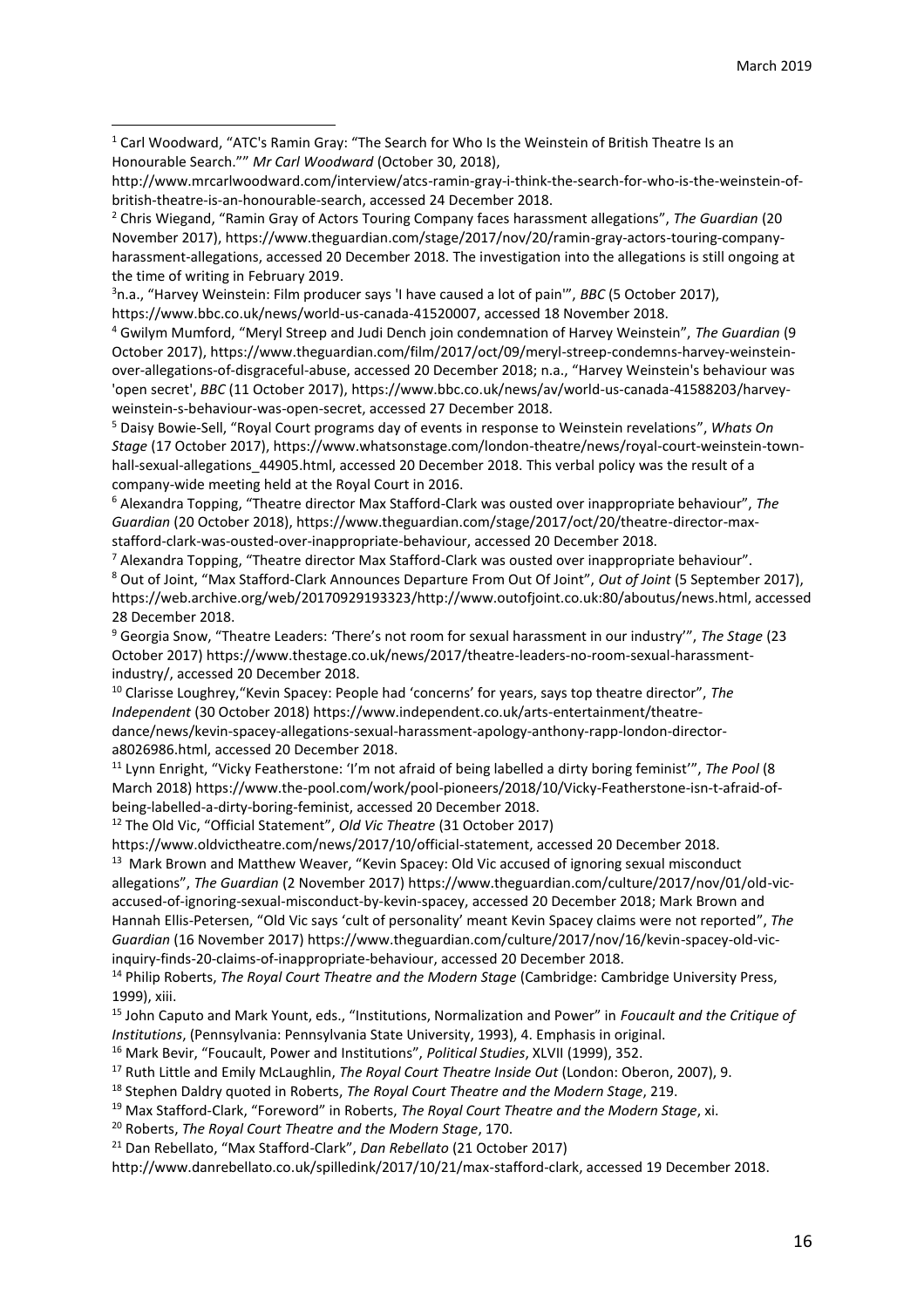<sup>22</sup> Georgia Snow, "The Stage 100 2018: Royal Court artistic director Vicky Featherstone tops 'most influential' list", *The Stage* (5 January 2018) https://www.thestage.co.uk/news/2018/the-stage-100-2018-royal-courtartistic-director-vicky-featherstone-tops-most-influential-list/, accessed 21 December 2018.

<sup>23</sup> n.a. "Code of Conduct", *Royal Court* n.d. https://royalcourttheatre.com/code-of-behaviour/, accessed 14 February 2019.

<sup>24</sup> Code of Conduct", *Royal Court*

<sup>25</sup> Royal Court Theatre, "Pussy Riot: The Final Verdict", *Royal Court Theatre* (17 August 2012) https://royalcourttheatre.com/whats-on/pussy-riot-the-final-verdict/, accessed 19 December 2018. <sup>26</sup>n.a., *"Rules of Engagement", Royal Court* (28 October 2017) https://royalcourttheatre.com/rulesengagement-day/, accessed 19 December 2018.

<sup>27</sup> Little and McLaughlin, *The Royal Court Theatre Inside Out*, 235.

<sup>28</sup> Douglas Mayo, "Casting announced for Rita, Sue and Bob Too tour", *British Theatre,* 20 July 2017 https://britishtheatre.com/casting-announced-rita-sue-and-bob-too-tour/, accessed 19 December 2018. <sup>29</sup> Richard Hall, "Rita, Sue and Bob Too – The Octagon Theatre, Bolton", *The Reviews Hub*, (12 December 2017) [https://www.thereviewshub.com/rita-sue-and-bob-too-the-octagon-theatre-bolton/,](https://www.thereviewshub.com/rita-sue-and-bob-too-the-octagon-theatre-bolton/) accessed 20 December 2018; Paul Clarke, "Rita, Sue and Bob Too – The Octagon Theatre, Bolton" *North West End* (11 September 2017) https://www.northwestend.co.uk/index.php/professional-reviews/manchester/2369-rita-sue-and-bobtoo-octagon-theatre-bolton, accessed 20 December 2018.

<sup>30</sup> Natasha Tripney, "Rita, Sue and Bob Too review at Octagon Theatre, Bolton – 'a timely revival'" *The Stage* (12 September 2017) https://www.thestage.co.uk/reviews/2017/rita-sue-bob-review-octagon-theatrebolton/, accessed 20 December 2018; Catherine Love, "Rita, Sue and Bob today: Andrea Dunbar's truths still haunt us", *The Guardian* (14 September 2017) https://www.theguardian.com/stage/2017/sep/14/rita-sueand-bob-too-andrea-dunbar-austerity-council-estate, accessed 20 December 2018.

<sup>31</sup> Vicky Featherstone, "A Joint Statement from the Royal Court Theatre and Out of Joint" *Royal Court Theatre*, (13 December 2017). The Royal Court has published both 150 and 126 as the confirmed number of testimonies shared.

https://royalcourttheatre.com/joint-statement-royal-court-theatre-joint/, accessed 20 December 2018. <sup>32</sup> Sarah Crompton, "Should the Royal Court have cancelled *Rita, Sue and Bob Too*?" *Whats On Stage* (15 December) https://www.whatsonstage.com/london-theatre/news/rita-sue-bob-too-royal-courtcancelled\_45386.html, accessed 20 December 2017; Meghan Vaughan, Twitter Post. 13 December 2017,

https://twitter.com/churlishmeg/status/940907301283692544.

33 Patrick Kennedy and Justin Sherin quoted in "Cancellation of Rita, Sue and Bob Too is a betrayal of the Royal Court's history" *The Guardian* (14 December 2018)

https://www.theguardian.com/stage/2017/dec/14/cancellation-of-rita-sue-and-bob-too-is-a-betrayal-of-theroyal-courts-history, accessed 28 November 2018.

<sup>34</sup> n.a., "A Statement from the Royal Court Theatre" *Royal Court Theatre*, (15 December 2017) https://royalcourttheatre.com/statement-royal-court-theatre/, accessed 20 December 2018. <sup>35</sup> n.a., script insert n.p.

<sup>36</sup> Kate Wasserberg, 'Andrea Dunbar made Rita and Sue more than just victims' *What's On Stage,* (5 October 2017) https://www.whatsonstage.com/london-theatre/news/kate-wasserberg-rita-sue-bob-too-blog-outjoint\_44801.html, accessed 14 February 2019.

<sup>37</sup> Wasserberg, email to authors.

<sup>38</sup> Chris Wallace, "Review: Rita, Sue and Bob Too, Bolton Octagon" *Northern Soul* (13 September 2017) https://www.northernsoul.me.uk/review-rita-sue-bob-bolton-octagon/, accessed 14 February 2019; Kris Hallett, "Review: *Rita, Sue And Bob Too* (Bristol Old Vic)" *What's On Stage* (4 October 2017) https://www.whatsonstage.com/bristol-theatre/reviews/rita-sue-bob-too-tour-old-vic-royalcourt\_44785.html, accessed 14 February 2019.

<sup>39</sup> Susannah Clapp, "Rita, Sue and Bob Too review" *The Guardian* (14 January 2018) https://www.theguardian.com/stage/2018/jan/14/rita-sue-and-bob-too-royal-court-review-stuck-in-thatcherera, accessed 14 February 2019; Dominic Cavendash, "Rita, Sue and Bob Too" *Telegraph* 13 January 2018, https://www.telegraph.co.uk/theatre/what-to-see/rita-sue

-bob-royal-court-theatre-review/ accessed 14 February 2019.

<sup>40</sup> Anthony Neilson, "Anthony Neilson: Does #MeToo need a liberal male sticking his oar in?" *The Guardian*, (25 April 2018) https://www.theguardian.com/stage/2018/apr/25/anthony-neilson-metoo-the-prudes-royalcourt, accessed 28 November 2018.

<sup>41</sup> Neilson, "Anthony Neilson: Does #MeToo need a liberal male sticking his oar in?".

<sup>42</sup> Neilson, "Anthony Neilson: Does #MeToo need a liberal male sticking his oar in?".